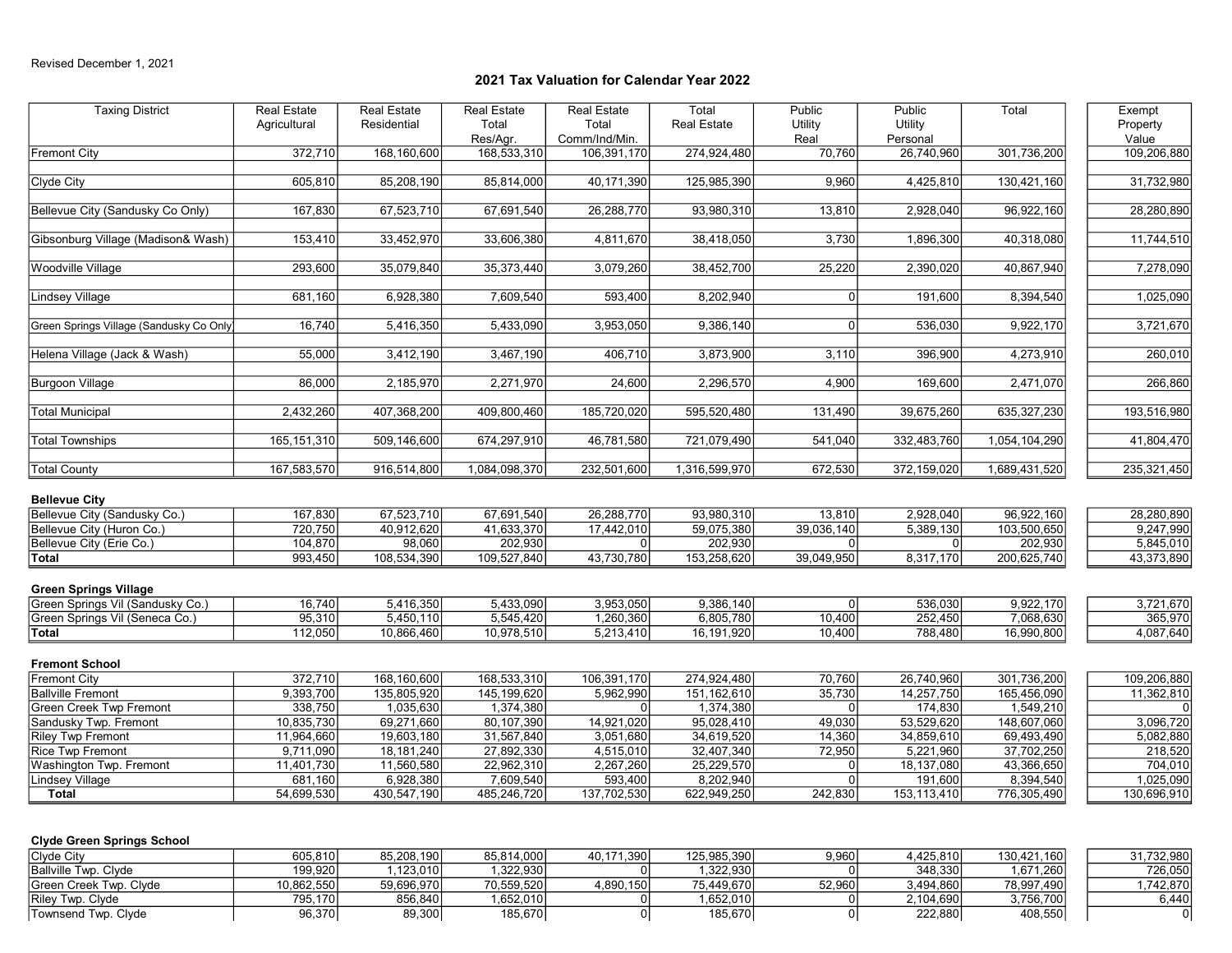| <b>Taxing District</b>               | <b>Real Estate</b> | <b>Real Estate</b> | <b>Real Estate</b> | <b>Real Estate</b> | Total              | Public         | Public      | Total       | Exempt         |
|--------------------------------------|--------------------|--------------------|--------------------|--------------------|--------------------|----------------|-------------|-------------|----------------|
|                                      | Agricultural       | Residential        | Total              | Total              | <b>Real Estate</b> | Utility        | Utility     |             | Property       |
|                                      |                    |                    | Res/Agr.           | Comm/Ind/Min.      |                    | Real           | Personal    |             | Value          |
| York Twp. Clyde                      | 2,473,590          | 11.424.630         | 13,898,220         | 416,780            | 14,315,000         | 14,920         | 1,070,460   | 15,400,380  | 254,310        |
| <b>Green Springs Village</b>         | 16,740             | 5,416,350          | 5,433,090          | 3,953,050          | 9,386,140          | $\Omega$       | 536,030     | 9,922,170   | 3,721,670      |
| <b>SUBTOTAL</b>                      | 15,050,150         | 163,815,290        | 178,865,440        | 49,431,370         | 228,296,810        | 77,840         | 12,203,060  | 240,577,710 | 38,184,320     |
| Seneca County                        | 10,886,600         | 15,847,200         | 26,733,800         | 1,856,490          | 28,590,290         | 43,070         | 2,889,960   | 31,523,320  | 982,790        |
| <b>TOTAL</b>                         | 25,936,750         | 179,662,490        | 205,599,240        | 51,287,860         | 256,887,100        | 120,910        | 15,093,020  | 272,101,030 | 39, 167, 110   |
|                                      |                    |                    |                    |                    |                    |                |             |             |                |
| <b>Woodmore School</b>               |                    |                    |                    |                    |                    |                |             |             |                |
| <b>Woodville Village</b>             |                    |                    |                    |                    |                    |                |             |             |                |
|                                      | 293,600            | 35,079,840         | 35,373,440         | 3,079,260          | 38,452,700         | 25,220         | 2,390,020   | 40,867,940  | 7,278,090      |
| Woodville Twp. Woodmore              | 15.607.750         | 27,266,550         | 42,874,300         | 3.431.600          | 46,305,900         | 129,620        | 50,541,400  | 96,976,920  | 4,179,320      |
| Madison Twp. Woodmore                | 129,940            | 366,450            | 496,390            | $\Omega$           | 496,390            | 0              | 372,290     | 868,680     |                |
| Washington Twp. Woodmore             | 3,364,320          | 3,316,640          | 6,680,960          | 437,870            | 7,118,830          | $\mathbf 0$    | 401,180     | 7,520,010   | 52,090         |
| Gibsonburg Village Woodville side    | 49,540             |                    | 49,540             |                    | 49,540             | $\Omega$       |             | 49,540      |                |
| <b>SUBTOTAL</b>                      | 19,445,150         | 66,029,480         | 85,474,630         | 6,948,730          | 92,423,360         | 154,840        | 53,704,890  | 146,283,090 | 11,509,500     |
| Ottawa County                        | <b>TOTAL ONLY</b>  | <b>TOTAL ONLY</b>  | 73,809,570         | 7,438,780          | 81,248,350         | $\Omega$       | 4,065,010   | 85,313,360  | 4,126,550      |
| <b>TOTAL</b>                         | 19,445,150         | 66,029,480         | 159,284,200        | 14,387,510         | 173,671,710        | 154,840        | 57,769,900  | 231,596,450 | 15,636,050     |
|                                      |                    |                    |                    |                    |                    |                |             |             |                |
| Lakota School                        |                    |                    |                    |                    |                    |                |             |             |                |
| Burgoon Village                      | 86,000             | 2,185,970          | 2,271,970          | 24,600             | 2,296,570          | 4,900          | 169,600     | 2,471,070   | 266,860        |
| Scott Twp. Lakota                    | 11.453.540         | 15,363,290         | 26,816,830         | 250,190            | 27,067,020         | $\Omega$       | 992,730     | 28,059,750  | 9,154,760      |
| Jackson Twp. Lakota                  | 16,836,230         | 24,573,160         | 41,409,390         | 605,880            | 42,015,270         | 49,040         | 7,141,180   | 49,205,490  | 366,120        |
| <b>SUBTOTAL</b>                      | 28,375,770         | 42, 122, 420       | 70,498,190         | 880,670            | 71,378,860         | 53,940         | 8,303,510   | 79,736,310  | 9,787,740      |
| Seneca County                        | 24,336,370         | 24,328,860         | 48,665,230         | 4,344,300          | 53,009,530         | 2,301,900      | 10,282,180  | 65,593,610  | 1,838,390      |
| <b>Wood County</b>                   | 7,956,390          | 27,689,940         | 35,646,330         | 8,498,780          | 44, 145, 110       | 170,830        | 3,011,640   | 47,327,580  | NOT PROVIDED   |
| <b>TOTAL</b>                         | 60,668,530         | 94, 141, 220       | 154,809,750        | 13,723,750         | 168,533,500        | 2,526,670      | 21,597,330  | 192,657,500 | 11,626,130     |
|                                      |                    |                    |                    |                    |                    |                |             |             |                |
| <b>Old Fort School</b>               |                    |                    |                    |                    |                    |                |             |             |                |
| <b>Ballville Twp. Old Fort</b>       | 3,516,880          | 4.438.650          | 7,955,530          | 4,870              | 7.960.400          | $\overline{0}$ | 4,500,360   | 12,460,760  | 102,320        |
|                                      |                    |                    |                    |                    |                    |                |             |             |                |
| <b>Gibsonburg School</b>             |                    |                    |                    |                    |                    |                |             |             |                |
|                                      |                    |                    |                    |                    |                    |                |             |             |                |
| Gibsonburg Village                   | 153,410            | 33,452,970         | 33,606,380         | 4,811,670          | 38,418,050         | 3,730          | 1,896,300   | 40,318,080  | 11,744,510     |
| Helena Village(Jack & Wash)          | 55,000             | 3,412,190          | 3,467,190          | 406,710            | 3,873,900          | 3,110          | 396,900     | 4,273,910   | 260,010        |
| Woodville Twp. Gibsonburg            | 30,450             | 98,490             | 128,940            | <sup>0</sup>       | 128,940            | $\Omega$       | 28,140      | 157,080     | $\overline{0}$ |
| Madison Twp. Gibsonburg              | 11,963,190         | 21,971,250         | 33,934,440         | 1,156,790          | 35,091,230         | 19,530         | 5,786,800   | 40,897,560  | 1,109,070      |
| Scott Twp. Gibsonburg                | 5,069,240          | 6,206,230          | 11,275,470         | 232,200            | 11,507,670         | $\Omega$       | 552,150     | 12,059,820  | 49,950         |
| Jackson Twp. Gibsonburg              | 384,820            | 201,740            | 586,560            | 33,080             | 619,640            | 3,910          | 848,140     | 1,471,690   | 80,050         |
| Washington Twp. Gibsonburg           | 7,933,450          | 14,962,720         | 22,896,170         | 925,630            | 23,821,800         | 3,830          | 18,716,390  | 42,542,020  | 539,030        |
| <b>SUBTOTAL</b>                      | 25,589,560         | 80,305,590         | 105,895,150        | 7,566,080          | 113,461,230        | 34,110         | 28,224,820  | 141,720,160 | 13,782,620     |
| <b>Wood County</b>                   | 640,210            | 1,052,350          | 1,692,560          | $\overline{0}$     | 1,692,560          | $\mathbf 0$    | 157,460     | 1,850,020   | NOT PROVIDED   |
| <b>TOTAL</b>                         | 26,229,770         | 81,357,940         | 107,587,710        | 7,566,080          | 115, 153, 790      | 34,110         | 28,382,280  | 143,570,180 | 13,782,620     |
|                                      |                    |                    |                    |                    |                    |                |             |             |                |
| <b>Bellevue School &amp; Library</b> |                    |                    |                    |                    |                    |                |             |             |                |
| Bellevue City (Sandusky Only)        | 167,830            | 67,523,710         | 67,691,540         | 26,288,770         | 93,980,310         | 13,810         | 2,928,040   | 96,922,160  | 28,280,890     |
| York Twp. Bellevue                   | 9,591,880          | 35,483,490         | 45,075,370         | 1,959,010          | 47,034,380         | 76,710         | 2,978,940   | 50,090,030  | 886,150        |
| <b>SUBTOTAL</b>                      | 9,759,710          | 103,007,200        | 112,766,910        | 28,247,780         | 141,014,690        | 90,520         | 5,906,980   | 147,012,190 | 29,167,040     |
| <b>Huron County</b>                  | 13,771,670         | 61,146,510         | 74,918,180         | 18,781,310         | 93,699,490         | 39,539,910     | 8,508,070   | 141,747,470 | 1,094,170      |
| Seneca County                        | 17,915,420         | 20,118,050         | 38,033,470         | 937,040            | 38,970,510         | 74,640         | 1,784,640   | 40,829,790  | 1,714,920      |
| Erie County                          | 6,665,630          | 10,511,010         | 17,176,640         | 222,960            | 17,399,600         | 3,738,020      | 1,223,780   | 22,361,400  | 5,928,040      |
| <b>TOTAL</b>                         | 48,112,430         | 194,782,770        | 242,895,200        | 48,189,090         | 291,084,290        | 43,443,090     | 17,423,470  | 351,950,850 | 37,904,170     |
|                                      |                    |                    |                    |                    |                    |                |             |             |                |
| <b>Margaretta School</b>             |                    |                    |                    |                    |                    |                |             |             |                |
| Townsend Twp. Margaretta             | 11,146,820         | 26,248,980         | 37,395,800         | 1,719,570          | 39,115,370         | 18,450         | 106,201,990 | 145,335,810 | 2,091,000      |
|                                      |                    |                    |                    |                    |                    |                |             |             |                |
| <b>Vanguard Voc. School</b>          |                    |                    |                    |                    |                    |                |             |             |                |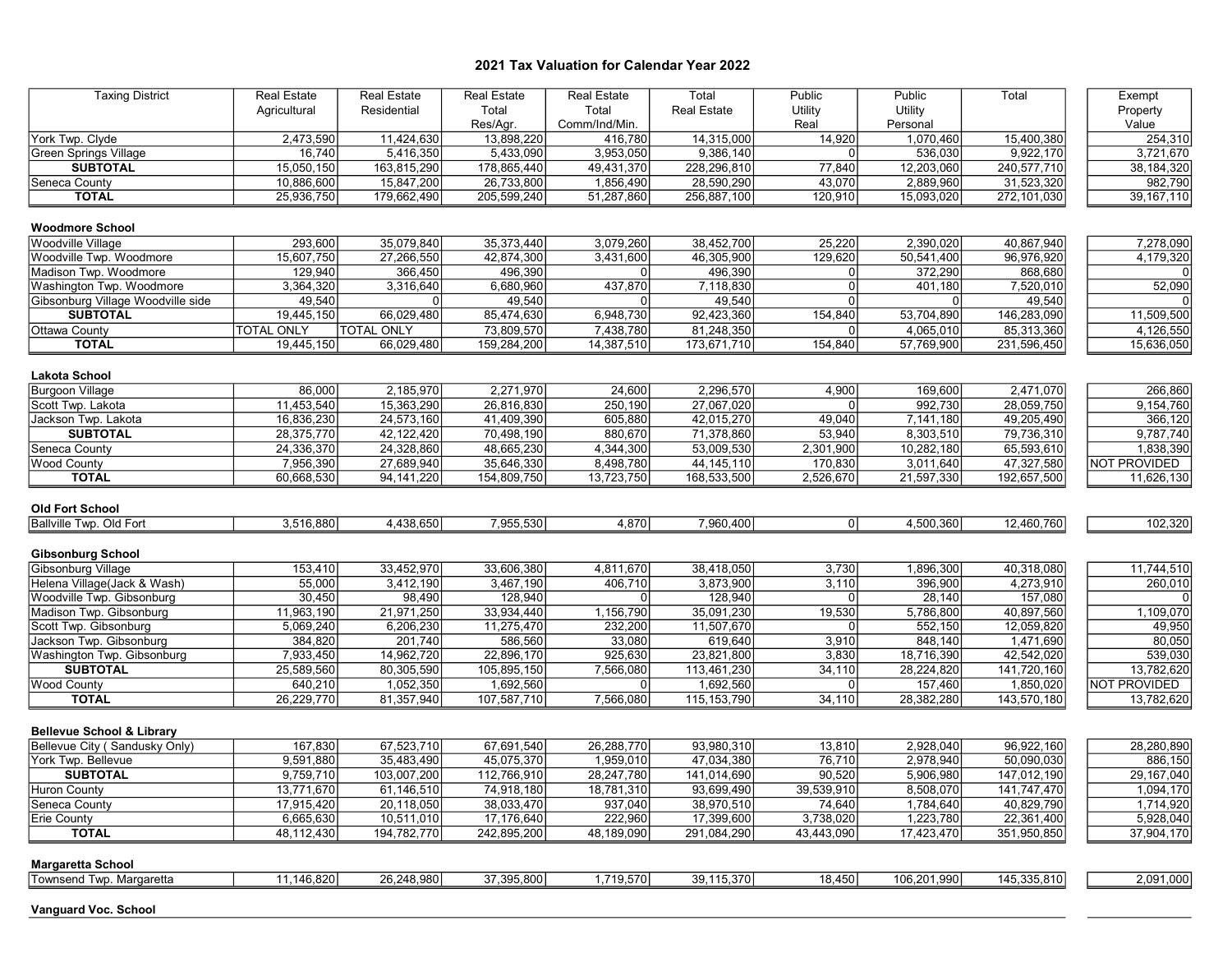| <b>Taxing District</b>             | <b>Real Estate</b> | <b>Real Estate</b> | <b>Real Estate</b> | <b>Real Estate</b> | Total                 | Public         | Public      | Total         | Exempt       |
|------------------------------------|--------------------|--------------------|--------------------|--------------------|-----------------------|----------------|-------------|---------------|--------------|
|                                    | Agricultural       | Residential        | Total              | Total              | <b>Real Estate</b>    | Utility        | Utility     |               | Property     |
|                                    |                    |                    | Res/Agr.           | Comm/Ind/Min.      |                       | Real           | Personal    |               | Value        |
| <b>Fremont School</b>              | 54,699,530         | 430,547,190        | 485,246,720        | 137,702,530        | 622,949,250           | 242,830        | 153,113,410 | 776,305,490   | 130,696,910  |
| Clyde School                       | 15,050,150         | 163,815,290        | 178,865,440        | 49,431,370         | 228,296,810           | 77,840         | 12,203,060  | 240,577,710   | 38, 184, 320 |
| Gibsonburg School                  | 25,589,560         | 80,305,590         | 105,895,150        | 7,566,080          | 113,461,230           | 34,110         | 28,224,820  | 141,720,160   | 13,782,620   |
| Lakota School                      | 28,375,770         | 42,122,420         | 70,498,190         | 880,670            | 71,378,860            | 53,940         | 8,303,510   | 79,736,310    | 9,787,740    |
| Old Fort School                    | 3,516,880          | 4,438,650          | 7,955,530          | 4,870              | 7,960,400             | $\Omega$       | 4,500,360   | 12,460,760    | 102,320      |
| <b>SUBTOTAL</b>                    | 127,231,890        | 721,229,140        | 848,461,030        | 195,585,520        | 1,044,046,550         | 408,720        | 206,345,160 | 1,250,800,430 | 192,553,910  |
| Seneca County                      | 222,197,610        | 612,950,790        | 835, 148, 400      | 137,731,830        | 972,880,230           | 4,367,530      | 369,234,740 | 1,346,482,500 | 131,954,910  |
| <b>Wood County</b>                 | 14,607,590         | 55,904,810         | 70,512,400         | 14,074,070         | 84,586,470            | 174,470        | 5,964,240   | 90,725,180    | NOT PROVIDED |
| <b>Huron County</b>                | 10.545.780         | 8.285.710          | 18,831,490         | 74,130             | 18,905,620            | $\Omega$       | 1,289,600   | 20,195,220    | 125,390      |
| <b>Ottawa County</b>               | <b>TOTAL ONLY</b>  | <b>TOTAL ONLY</b>  | 683,287,980        | 99,317,080         | 782,605,060           | 149,750        | 31,857,750  | 814,612,560   | 53,503,320   |
| <b>Wyandot County</b>              | 118,732,830        | 181,297,320        | 300,030,150        | 49,872,110         | 349,902,260           | 463,040        | 30,405,660  | 380,770,960   | NOT PROVIDED |
| <b>Hancock County</b>              | 1,220              | 29,861,070         | 29,862,290         | 7,890,740          | 37,753,030            | 18,340         | 3,011,260   | 40,782,630    | 8,509,820    |
| <b>Crawford County</b>             | 2,699,880          | 3,314,150          | 6,014,030          | 4,780              | 6,018,810             | 7,840          | 622,390     | 6,649,040     | NOT PROVIDED |
| <b>Marion County</b>               | 3,386,350          | 1,253,630          | 4,639,980          | 100,570            | 4,740,550             | $\mathbf 0$    | 194,420     | 4,934,970     | NOT PROVIDED |
| <b>TOTAL</b>                       | 499,403,150        | 1,614,096,620      | 2,796,787,750      | 504,650,830        | 3,301,438,580         | 5,589,690      | 648,925,220 | 3,955,953,490 | 386,647,350  |
|                                    |                    |                    |                    |                    |                       |                |             |               |              |
| <b>EHOVE Voc School</b>            |                    |                    |                    |                    |                       |                |             |               |              |
| Bellevue School (Sandusky Co Only) | 9,759,710          | 103,007,200        | 112,766,910        | 28,247,780         | 141,014,690           | 90,520         | 5,906,980   | 147,012,190   | 29, 167, 040 |
| Margaretta School                  | 11,146,820         | 26,248,980         | 37,395,800         | 1,719,570          | 39,115,370            | 18,450         | 106,201,990 | 145,335,810   | 2,091,000    |
| <b>TOTAL</b>                       | 20,906,530         | 129,256,180        | 150, 162, 710      | 29,967,350         | 180,130,060           | 108,970        | 112,108,970 | 292,348,000   | 31,258,040   |
|                                    |                    |                    |                    |                    |                       |                |             |               |              |
| Penta Co. Voc. School              |                    |                    |                    |                    |                       |                |             |               |              |
|                                    |                    |                    |                    |                    |                       |                |             |               |              |
| <b>Woodmore School</b>             | 19,445,150         | 66,029,480         | 85,474,630         | 6,948,730          | 92,423,360            | 154,840        | 53,704,890  | 146,283,090   | 11,509,500   |
|                                    |                    |                    |                    |                    |                       |                |             |               |              |
|                                    |                    |                    |                    |                    |                       |                |             |               |              |
| <b>Ballville Twp.</b>              |                    |                    |                    |                    |                       |                |             |               |              |
| <b>Ballville Twp. Fremont</b>      | 9,393,700          | 135,805,920        | 145,199,620        | 5,962,990          | 151,162,610           | 35,730         | 14,257,750  | 165,456,090   | 11,362,810   |
| Ballville Twp. Old Fort            | 3,516,880          | 4,438,650          | 7,955,530          | 4,870              | 7,960,400             | $\overline{0}$ | 4,500,360   | 12,460,760    | 102,320      |
| Ballville Twp. Clyde               | 199,920            | 1,123,010          | 1,322,930          | $\overline{0}$     | 1,322,930             | $\mathbf 0$    | 348,330     | 1,671,260     | 726,050      |
| <b>TOTAL</b>                       | 13,110,500         | 141,367,580        | 154,478,080        | 5,967,860          | 160,445,940           | 35,730         | 19,106,440  | 179,588,110   | 12,191,180   |
|                                    |                    |                    |                    |                    |                       |                |             |               |              |
|                                    |                    |                    |                    |                    |                       |                |             |               |              |
| <b>Green Creek Twp.</b>            |                    |                    |                    |                    |                       |                |             |               |              |
| Green Creek Twp. Clyde             | 10,862,550         | 59,696,970         | 70,559,520         | 4,890,150          | 75,449,670            | 52,960         | 3,494,860   | 78,997,490    | 1,742,870    |
| Green Creek Twp. Fremont           | 338,750            | 1,035,630          | 1,374,380          | 0l                 | 1,374,380             | $\mathbf{0}$   | 174,830     | 1,549,210     |              |
| <b>TOTAL</b>                       | 11,201,300         | 60,732,600         | 71,933,900         | 4,890,150          | 76,824,050            | 52.960         | 3,669,690   | 80,546,700    | 1,742,870    |
|                                    |                    |                    |                    |                    |                       |                |             |               |              |
| Jackson Twp.                       |                    |                    |                    |                    |                       |                |             |               |              |
| Jackson Twp. Lakota                | 16,836,230         | 24,573,160         | 41,409,390         | 605,880            | 42,015,270            | 49,040         | 7,141,180   | 49,205,490    | 366, 120     |
| Jackson Twp. Gibsonburg            | 384,820            | 201,740            | 586,560            | 33,080             | 619,640               | 3,910          | 848,140     | 1,471,690     | 80,050       |
| <b>SUBTOTAL</b>                    | 17,221,050         | 24,774,900         | 41,995,950         | 638,960            | 42,634,910            | 52,950         | 7,989,320   | 50,677,180    | 446,170      |
| <b>Burgoon Village</b>             | 86,000             | 2,185,970          | 2,271,970          | 24,600             | 2,296,570             | 4,900          | 169,600     | 2,471,070     | 266,860      |
| Helena Village (Jackson)           | 41,320             | 1,942,300          | 1,983,620          | 386,980            | 2,370,600             | 2,080          | 300,850     | 2,673,530     | 52,540       |
| <b>TOTAL</b>                       | 17,348,370         | 28,903,170         | 46,251,540         | 1,050,540          | 47,302,080            | 59,930         | 8,459,770   | 55,821,780    | 765,570      |
|                                    |                    |                    |                    |                    |                       |                |             |               |              |
|                                    |                    |                    |                    |                    |                       |                |             |               |              |
| <b>Madison Twp.</b>                |                    |                    |                    |                    |                       |                |             |               |              |
| Madison Twp. Gibsonburg            | 11,963,190         | 21,971,250         | 33,934,440         | 1,156,790          | 35,091,230<br>496,390 | 19,530         | 5,786,800   | 40,897,560    | 1,109,070    |
| Madison Twp. Woodmore              | 129,940            | 366,450            | 496,390            | $\overline{0}$     |                       | 0              | 372,290     | 868,680       | 0            |
| <b>SUBTOTAL</b>                    | 12,093,130         | 22,337,700         | 34,430,830         | 1,156,790          | 35,587,620            | 19,530         | 6,159,090   | 41,766,240    | 1,109,070    |
| Gibsonburg Village (Madison)       | 153,410            | 33,452,970         | 33,606,380         | 4,811,670          | 38,418,050            | 3,730          | 1,896,300   | 40,318,080    | 11,635,830   |
| <b>TOTAL</b>                       | 12,246,540         | 55,790,670         | 68,037,210         | 5,968,460          | 74,005,670            | 23,260         | 8,055,390   | 82,084,320    | 12,744,900   |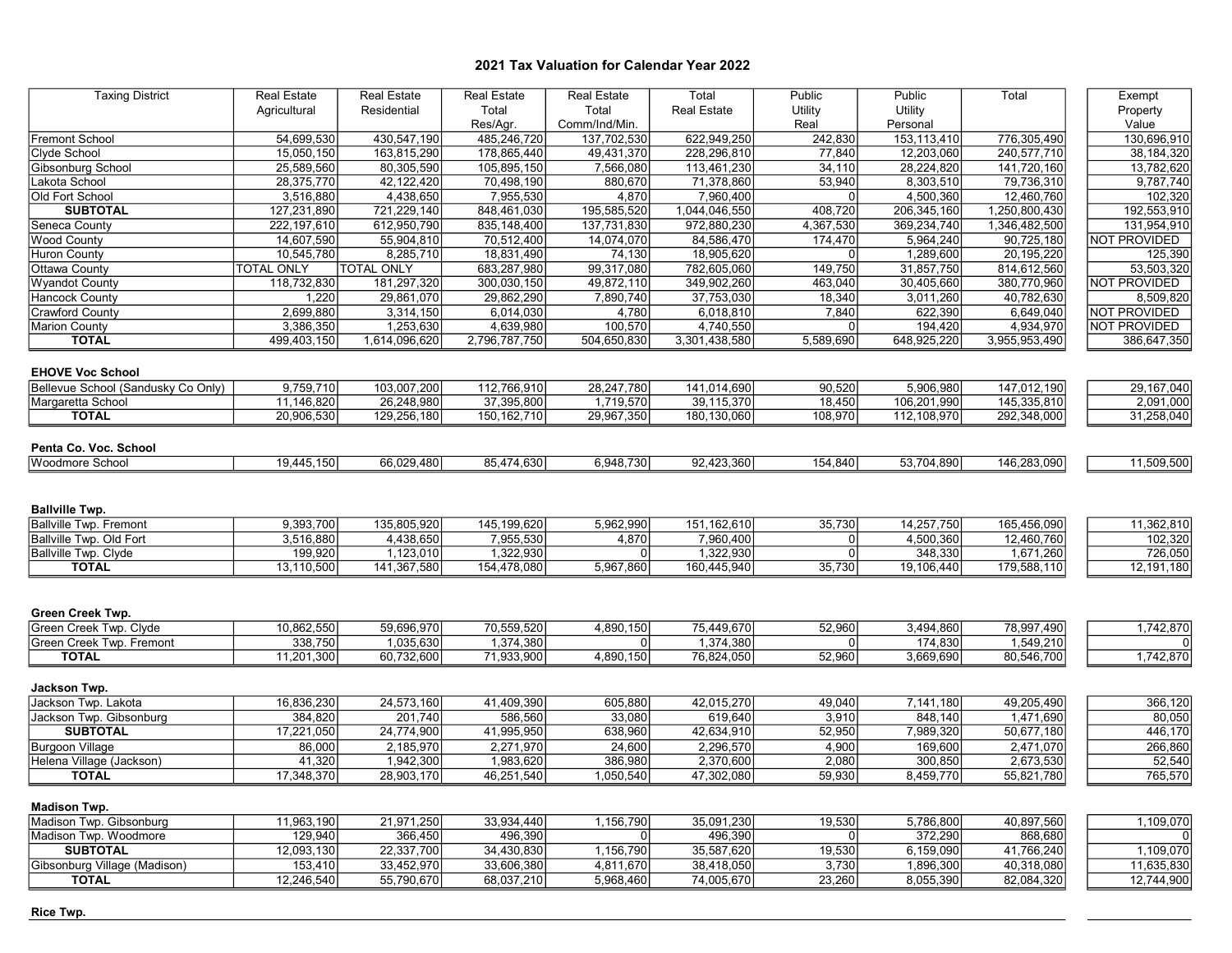| <b>Taxing District</b>                     | <b>Real Estate</b> | <b>Real Estate</b> | Real Estate       | <b>Real Estate</b>     | Total              | Public          | Public              | Total       | Exempt            |
|--------------------------------------------|--------------------|--------------------|-------------------|------------------------|--------------------|-----------------|---------------------|-------------|-------------------|
|                                            | Agricultural       | Residential        | Total<br>Res/Agr. | Total<br>Comm/Ind/Min. | <b>Real Estate</b> | Utility<br>Real | Utility<br>Personal |             | Property<br>Value |
| Rice Twp. Fremont                          | 9,711,090          | 18, 181, 240       | 27,892,330        | 4,515,010              | 32,407,340         | 72,950          | 5,221,960           | 37,702,250  | 218,520           |
| <b>Riley Twp.</b>                          |                    |                    |                   |                        |                    |                 |                     |             |                   |
| Riley Twp. Fremont                         | 11,964,660         | 19,603,180         | 31,567,840        | 3,051,680              | 34,619,520         | 14,360          | 34,859,610          | 69,493,490  | 5,082,880         |
| Riley Twp. Clyde                           | 795,170            | 856,840            | 1,652,010         | 0l                     | 1,652,010          | $\mathbf 0$     | 2,104,690           | 3,756,700   | 6,440             |
| <b>TOTAL</b>                               | 12,759,830         | 20,460,020         | 33,219,850        | 3,051,680              | 36,271,530         | 14,360          | 36,964,300          | 73,250,190  | 5,089,320         |
| Sandusky Twp.                              |                    |                    |                   |                        |                    |                 |                     |             |                   |
| Sandusky Twp. Fremont                      | 10,835,730         | 69,271,660         | 80,107,390        | 14,921,020             | 95,028,410         | 49,030          | 53,529,620          | 148,607,060 | 3,096,720         |
| Scott Twp.                                 |                    |                    |                   |                        |                    |                 |                     |             |                   |
| Scott Twp. Lakota                          | 11,453,540         | 15,363,290         | 26,816,830        | 250,190                | 27,067,020         | 0               | 992,730             | 28,059,750  | 9,154,760         |
| Scott Twp. Gibsonburg                      | 5,069,240          | 6,206,230          | 11,275,470        | 232,200                | 11,507,670         | 0               | 552,150             | 12,059,820  | 49,950            |
| <b>TOTAL</b>                               | 16,522,780         | 21,569,520         | 38,092,300        | 482,390                | 38,574,690         | $\overline{0}$  | 1,544,880           | 40,119,570  | 9,204,710         |
| <b>Townsend Twp.</b>                       |                    |                    |                   |                        |                    |                 |                     |             |                   |
| Townsend Twp. Margaretta                   | 11,146,820         | 26,248,980         | 37,395,800        | 1,719,570              | 39,115,370         | 18,450          | 106,201,990         | 145,335,810 | 2,091,000         |
| Townsend Twp. Clyde                        | 96,370             | 89,300             | 185,670           | 0l                     | 185,670            | $\overline{0}$  | 222,880             | 408,550     |                   |
| <b>TOTAL</b>                               | 11,243,190         | 26,338,280         | 37,581,470        | 1,719,570              | 39,301,040         | 18,450          | 106,424,870         | 145,744,360 | 2,091,000         |
| Washington Twp.<br>Washington Twp. Fremont | 11,401,730         | 11,560,580         | 22,962,310        | 2,267,260              | 25,229,570         | 0               | 18,137,080          | 43,366,650  | 704,010           |
| Washington Twp. Gibsonburg                 | 7,933,450          | 14,962,720         | 22,896,170        | 925,630                | 23,821,800         | 3,830           | 18,716,390          | 42,542,020  | 539,030           |
| Washington Twp. Woodmore                   | 3,364,320          | 3,316,640          | 6,680,960         | 437,870                | 7,118,830          | $\overline{0}$  | 401,180             | 7,520,010   | 52,090            |
| <b>SUBTOTAL</b>                            | 22,699,500         | 29,839,940         | 52,539,440        | 3,630,760              | 56,170,200         | 3,830           | 37,254,650          | 93,428,680  | 1,295,130         |
| <b>Lindsey Village</b>                     | 681,160            | 6,928,380          | 7,609,540         | 593,400                | 8,202,940          | $\overline{0}$  | 191,600             | 8,394,540   | 1,025,090         |
| Helena Village (Wash)                      | 13,680             | 1,469,890          | 1,483,570         | 19,730                 | 1,503,300          | 1,030           | 96,050              | 1,600,380   | 207,470           |
| Gibsonburg Village (Wash)                  | $\Omega$           | 0                  | 0                 | 01                     | $\overline{0}$     | 0               | $\Omega$            | 01          | 108,680           |
| <b>TOTAL</b>                               | 23,394,340         | 38,238,210         | 61,632,550        | 4,243,890              | 65,876,440         | 4,860           | 37,542,300          | 103,423,600 | 2,636,370         |
| Woodville Twp.                             |                    |                    |                   |                        |                    |                 |                     |             |                   |
| Woodville Twp. Woodmore                    | 15,607,750         | 27,266,550         | 42,874,300        | 3,431,600              | 46,305,900         | 129,620         | 50,541,400          | 96,976,920  | 4,179,320         |
| Woodville Twp. Gibsonburg                  | 30,450             | 98,490             | 128,940           | 0l                     | 128,940            | $\overline{0}$  | 28,140              | 157,080     |                   |
| <b>SUBTOTAL</b>                            | 15,638,200         | 27,365,040         | 43,003,240        | 3,431,600              | 46,434,840         | 129,620         | 50,569,540          | 97,134,000  | 4,179,320         |
| Woodville Village                          | 293,600            | 35,079,840         | 35,373,440        | 3,079,260              | 38,452,700         | 25,220          | 2,390,020           | 40,867,940  | 7,278,090         |
| Gibsonburg Village (Woodville Side)        | 49,540             | 0                  | 49,540            | $\overline{0}$         | 49,540             | $\overline{0}$  | 0                   | 49,540      |                   |
| <b>TOTAL</b>                               | 15,981,340         | 62,444,880         | 78,426,220        | 6,510,860              | 84,937,080         | 154,840         | 52,959,560          | 138,051,480 | 11,457,410        |
| York Twp.                                  |                    |                    |                   |                        |                    |                 |                     |             |                   |
| York Twp. Bellevue                         | 9,591,880          | 35,483,490         | 45,075,370        | 1,959,010              | 47,034,380         | 76,710          | 2,978,940           | 50,090,030  | 886,150           |
| York Twp. Clyde                            | 2,473,590          | 11,424,630         | 13,898,220        | 416,780                | 14,315,000         | 14,920          | 1,070,460           | 15,400,380  | 254,310           |
| <b>TOTAL</b>                               | 12,065,470         | 46,908,120         | 58,973,590        | 2,375,790              | 61,349,380         | 91,630          | 4,049,400           | 65,490,410  | 1,140,460         |
| <b>Birchard Library</b>                    |                    |                    |                   |                        |                    |                 |                     |             |                   |
| <b>Fremont School</b>                      | 54,699,530         | 430,547,190        | 485,246,720       | 137,702,530            | 622,949,250        | 242,830         | 153,113,410         | 776,305,490 | 130,696,910       |